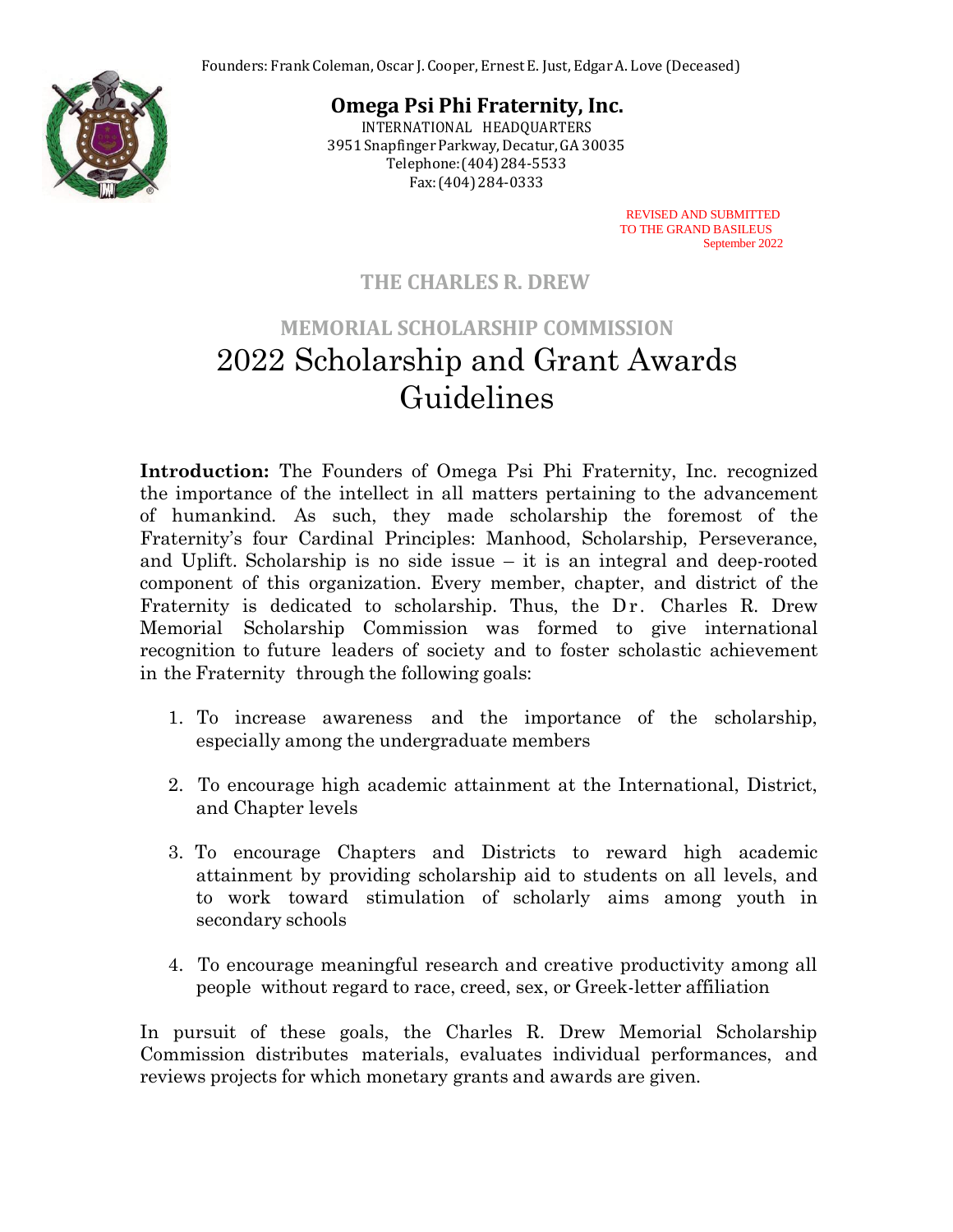

INTERNATIONAL HEADQUARTERS 3951 Snapfinger Parkway,Decatur,GA 30035 Telephone:(404)284-5533 Fax:(404)284-0333

#### **SCHOLARSHIP AND GRANT AWARDS**

The following scholarships and grants will be awarded by the Dr. Charles R. Drew Memorial Scholarship Commission of the Omega Psi Phi Fraternity, Inc. through the Omega Life Membership Foundation, Inc.

- I. INTERNATIONAL SCHOLAR OF THE YEAR AWARD
- II. DISTRICT SCHOLAR OF THE YEAR AWARD
- III. FOUNDERS' MEMORIAL SCHOLARSHIPS
- IV. GRAND BASILEUS AWARD
- V. DR. RONALD E. MCNAIR SCIENTIFIC ACHIEVEMENT AWARD
- VI. DR. HERMAN S. DREER SCHOLARSHIP/LEADERSHIP AWARD
- VII. GEORGE E. MEARES MEMORIAL SCHOLARSHIP
- VIII. H. CARL MOULTRIE I LEGAL SCHOLAR AWARD
	- IX. DR. W. MONTAGUE COBB MEDICAL SCHOLAR AWARD
- X. UNDERGRADUATE AND GRADUATE SCHOLARSHIP GRANTS
- XI. DR. BENJAMIN E. MAYS DIVINITY SCHOLARSHIP
- XII. WILLIAM H. HASTIE CREATIVE & RESEARCH FELLOWSHIP
- XIII. DR. MOSES C. NORMAN, SR. EDUCATION SCHOLARSHIP
- XIV. BURNEL E. COULON PreK-12 EDUCATION SCHOLARSHIP
- XV. DENNIS R. GATES, II, STUDENT/ATHLETE SCHOLAR AWARD

**Guidelines:** All applicants should review the scholarship and grant guidelines for eligibility and complete an application packet to include a typed application, official transcripts and three reference letters. All materials are to be scanned and emailed. The date(s) are posted on the IHQ website (under Scholarship link/dropbox).

**Deadlines**: Each individual must submit all application packet materials to their District Scholarship Committee Chairman by their respective district's published deadline. The District Scholarship Chairman shall announce all district scholarships and grant recipients by (and no later than) their respective annual District Meeting.

Each District Representative via the District Scholarship Committee Chairman shall certify and forward the scholarship information for the top district scholar in each category to the International Chairman of the Dr. Charles R. Drew Memorial Scholarship Commission (CRDSC) **to be emailed/sent** by no later than **May 1st** of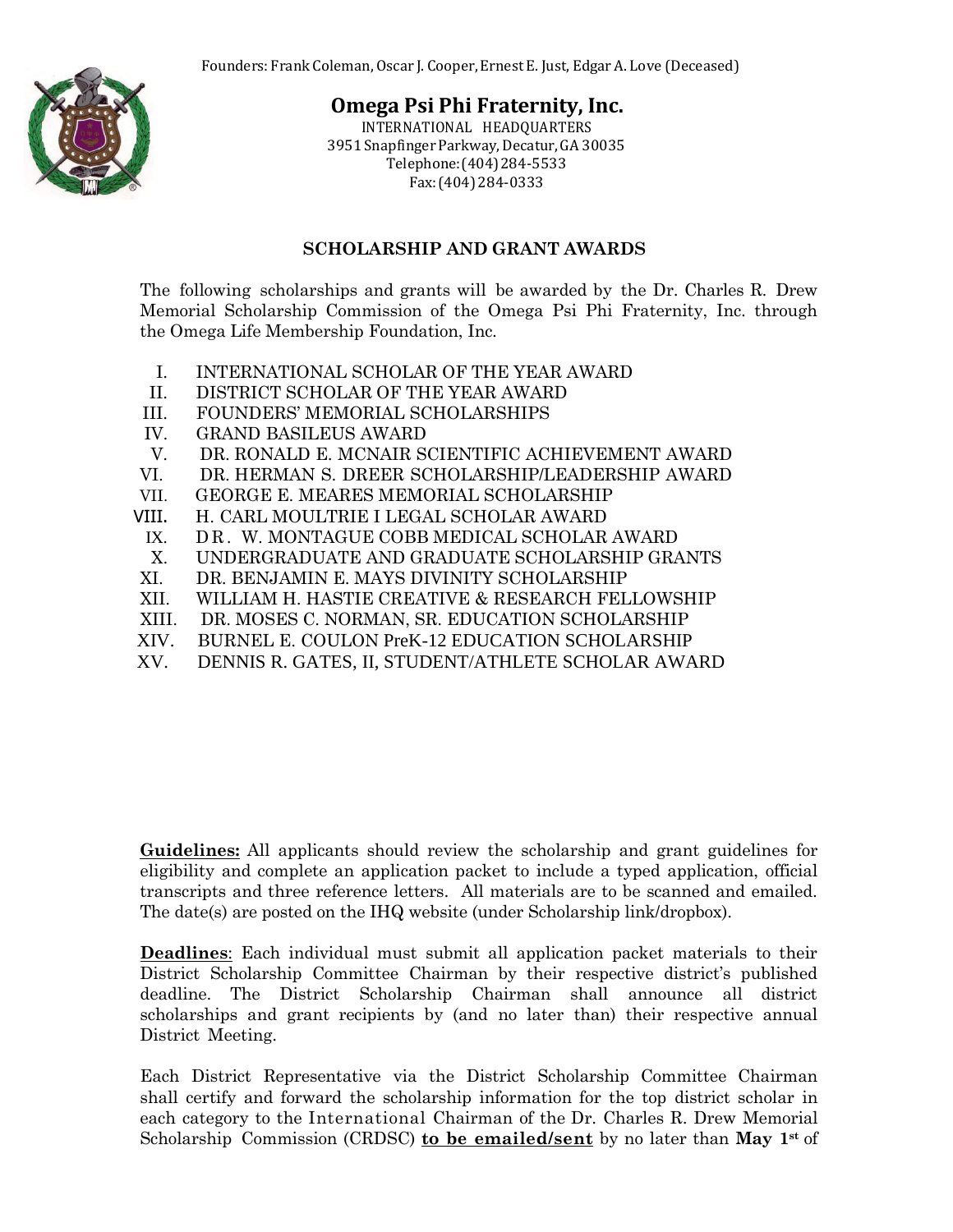

INTERNATIONAL HEADQUARTERS 3951 Snapfinger Parkway,Decatur,GA 30035 Telephone:(404)284-5533 Fax:(404)284-0333

each year. An applicant may only compete for one award at the international level.

The Charles R. Drew Memorial Scholarship Commission (CRDMSC) expects to announce all scholarship and grant award recipients by **June 1st** of every year.

**Attendance Requirement:** For each year in which CRDMSC scholarships are awarded, all recipients are required to be registered and attend the Grand Conclave or Leadership Conference held by Omega Psi Phi Fraternity, Inc. including the Undergraduate Luncheon or designated award ceremony in order to receive scholarship**. Failure to attend may result in forfeiture of scholarship award,** (it is possible to be waived by the Grand Basileus due to extenuating circumstances).

Up to \$1,000.00 in expenses (including travel, lodging, and registration fees) associated with attending will be provided to the recipient as follows:

 District Scholars of the Year expenses will be paid by their respective District (including the International Scholar of the Year) subject to prior approval by the District Representative.

All other International awardees expenses, except travel, will be paid by IHQ subject to prior approval by the Grand Basileus or designee. It is the respective district leadership, we hope, that shall provide travel for their respective awardees.

#### **SCHOLARSHIP DESCRIPTIONS:**

#### **I. INTERNATIONAL SCHOLAR OF THE YEAR AWARD**

**Background**: The International Scholar of the Year Award is the Fraternity's highest academic award. This award recognizes an **undergraduate** applicant not only for his academic excellence, but also for his overall involvement in the Fraternity, along with his contributions to the advancement of this organization. The International Scholar of the Year will be awarded annually.

**Eligibility and Requirements**: From those individuals who have been chosen as District Scholars of the Year, the Dr. Charles R. Drew Memorial Scholarship Commission will select the International Scholar of the Year.

**Amount**: Along with receiving up to \$5,000 from the Scholarship Commission for being recognized as the District Scholar of the Year, the International Scholar of the Year will be awarded up to an additional \$10,000.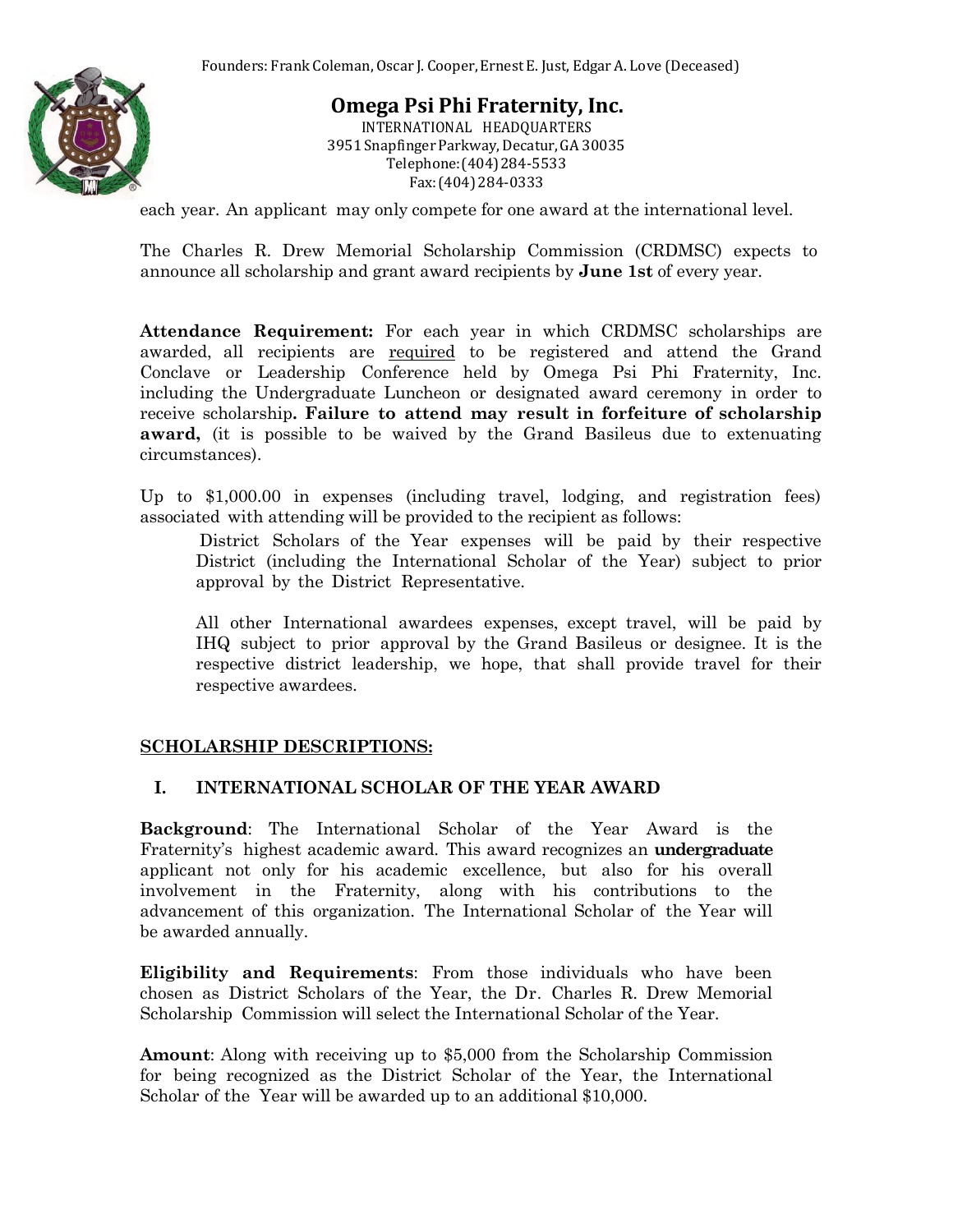

INTERNATIONAL HEADQUARTERS 3951 Snapfinger Parkway,Decatur,GA 30035 Telephone:(404)284-5533 Fax:(404)284-0333

#### **II. DISTRICT SCHOLAR OF THE YEAR AWARD**

**Background**: The District Scholar of the Year Award is the top academic honor at the District level. As a means of stimulating scholarship among undergraduate members of the Fraternity, a District Scholar of the Year Award was created to recognize an undergraduate student who has displayed academic excellence. The award is given to one undergraduate Brother in each District annually.

#### **II. DISTRICT SCHOLAR OF THE YEAR AWARD (Cont.)**

**Eligibility and Requirements**: At the time of submission of an application to the district, the applicant **must** be:

An undergraduate Brother who is of **sophomore** standing or above Enrolled full-time in a four-year accredited collegiate institution; In good financial standing at all levels (International/District/Chapter); In good standing with the collegiate institution; Have at least a cumulative grade point average of 3.3 on a 4.0 scale

#### **Application Procedure**:

 Each individual may submit **an application packet** to their respective District Scholarship Chairman.

 The District Scholarship Committee evaluates each individual's application and selects **ONE** District Scholar of the Year.

 The District Scholar of the Year's information will be submitted by the District Chair to compete for the International Scholar of the Year Award.

**Amount**: The Charles R. Drew Memorial Scholarship Commission will award each District Scholar of the Year up to \$5,000.

#### **III. FOUNDERS' MEMORIAL SCHOLARSHIP**

**Background**: To commemorate the founding of Omega Psi Phi Fraternity, Inc. by Brothers Edgar A. Love, Oscar J. Cooper, Frank Coleman, and Ernest E. Just, this scholarship was established to recognize the scholastic achievements of undergraduate and graduate Brothers. The selected candidates should demonstrate the academic aspirations exhibited by the Fraternity's Founders. The Charles R. Drew Memorial Scholarship Commission will award (4) four Founders' Memorial Scholarship awards annually.

**Eligibility and Requirements**: At the time of submission of an application to the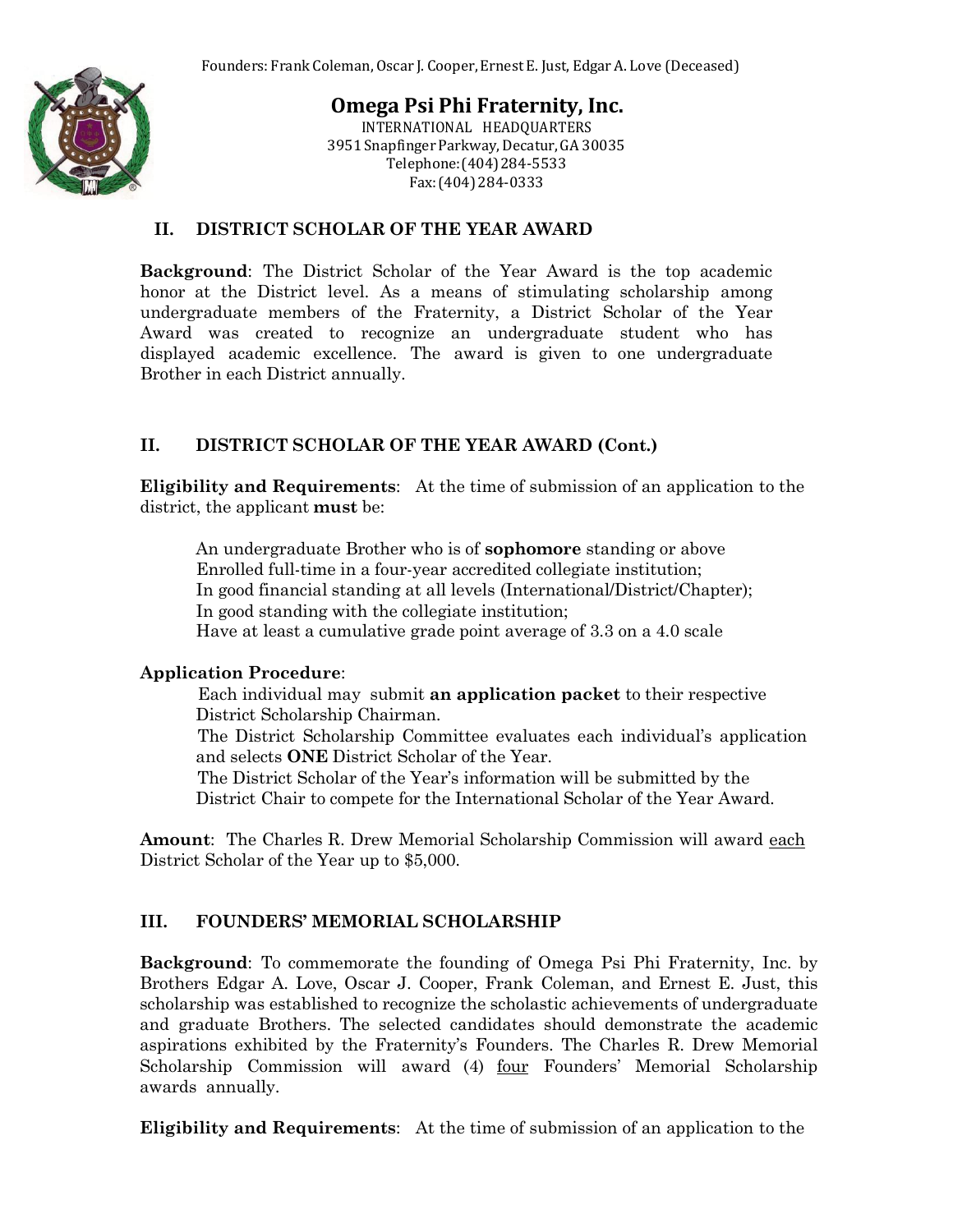

INTERNATIONAL HEADQUARTERS 3951 Snapfinger Parkway,Decatur,GA 30035 Telephone:(404)284-5533 Fax:(404)284-0333

district, the applicant **must** be:

 An undergraduate Brother who is of **sophomore or junior** standing or a Brother who is of **graduate or professional school** standing; Enrolled full-time in a four-year accredited collegiate institution or enrolled full-time in an accredited graduate or professional school; In good financial standing at all levels (International/District/Chapter); In good standing with the collegiate institution and have at least an undergraduate, graduate or professional school cumulative grade point average of 3.2 as defined on a 4.0 scale.

#### **Application Procedure**:

 Each individual may submit **an application packet** to their respective District Scholarship Chairman.

 The District Committee evaluates each individual's application and may select **ONE** undergraduate Founders' Memorial Scholar and **ONE** graduate Founders' Memorial Scholar from their respective District.

 The top district undergraduate and graduate candidates' information will be submitted by the District Scholarship Chair to compete for international recognition.

**Amount**: Four grants in the amount of up to \$5,000 each will be awarded each year, designated to three undergraduate Brothers and one graduate Brother.

## **IV. GRAND BASILEUS AWARD**

**Background**: In recognition of the former Grand Basilei of the Fraternity, the Grand Basileus Award was established to provide financial assistance to graduating seniors who have demonstrated academic excellence throughout their undergraduate years.

**Eligibility and Requirements**: At the time of submission of an application to the district, the applicant **must** be:

An undergraduate Brother who is of **senior** standing; Graduating during the spring or summer semesters of the application year; Enrolled full-time in a four-year accredited collegiate institution; In good financial standing at all levels (International/District/Chapter); In good standing with the collegiate institution; Have at least a cumulative grade point average of 3.3 on a 4.0 scale

#### **Application Procedure**:

 Each individual may submit **an application packet** to their respective District Scholarship Chairman.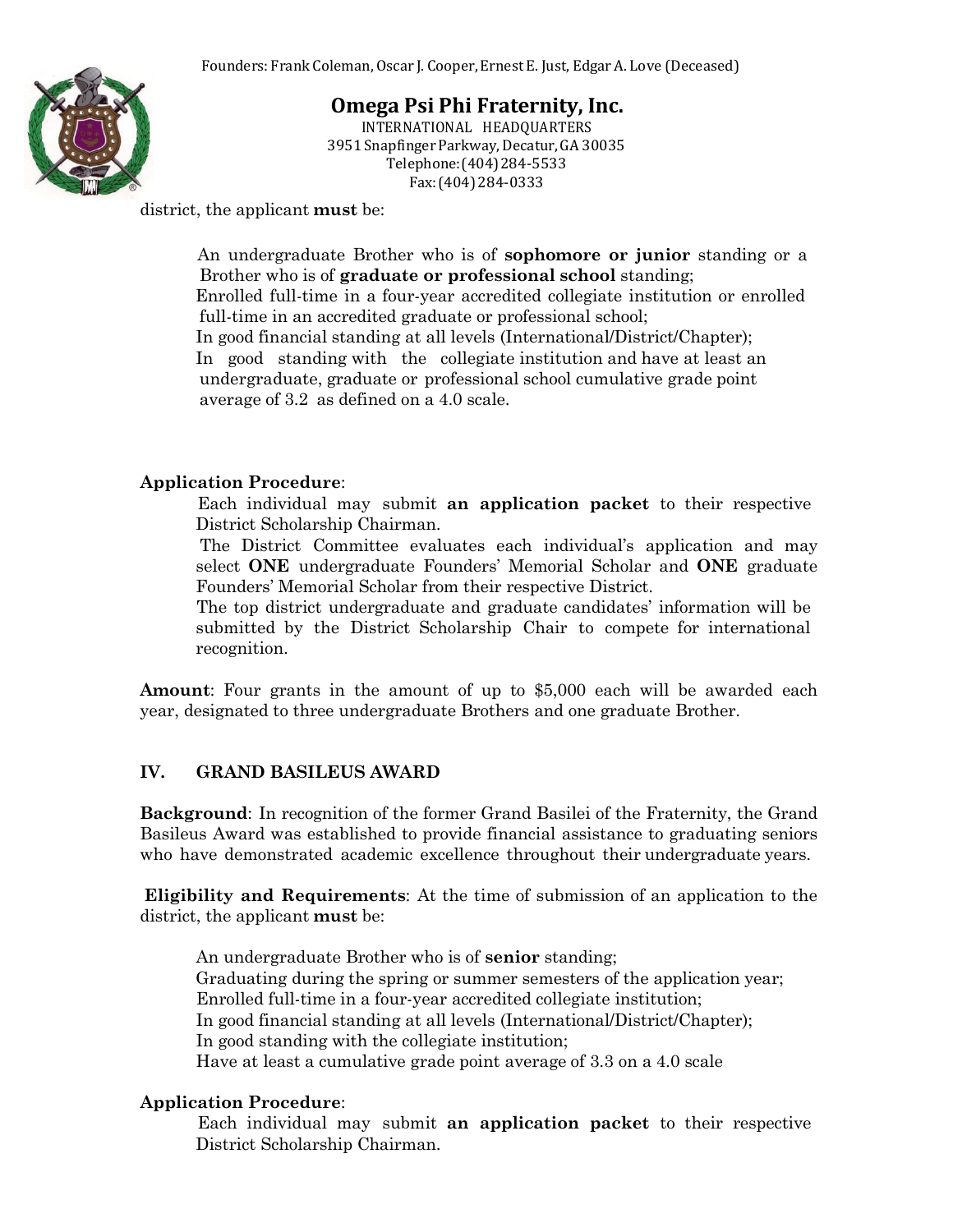

INTERNATIONAL HEADQUARTERS 3951 Snapfinger Parkway,Decatur,GA 30035 Telephone:(404)284-5533 Fax:(404)284-0333

 The District Committee evaluates each individual's application and selects **ONE** candidate.

 The top district candidate will be submitted by the District Scholarship Chair to compete for international recognition.

**Amount**: up to \$5,000

#### **V. RONALD E. MCNAIR SCIENTIFIC ACHIEVEMENT AWARD**

**Background**: The Ronald E. McNair Scientific Achievement Award was established to recognize the scholastic achievements of undergraduate Brothers who pursue degrees in the fields of science, technology, engineering, and math (STEM).

The award was established in honor of Bro. Dr. Ronald E. McNair, a renowned American physicist and NASA Astronaut.

**Eligibility and Requirements**: At the time of submission of an application to the district, the applicant **must** be:

An undergraduate Brother who is of **sophomore** standing or above; Enrolled full-time in a four-year accredited collegiate institution; In good financial standing at all levels (International/District/Chapter); In good standing with the collegiate institution; and Have at least a cumulative grade point average of 3.5 as on a 4.0 scale Seeking an undergraduate degree in **S T E M** a r e a s , such as, but **not** limited to:

Chemistry, Physics, Biology, Math, Engineering.

#### **Application Procedure**:

 Each individual may submit **an application packet** to their respective District Scholarship Chairman.

 The District Committee evaluates each individual's application and selects **ONE** candidate

 The top district candidate will be submitted by the District Scholarship Chair to compete for international recognition.

 District level recipients & applicants will also be considered for the GE Omega 4 Life Program for automatic admission.

**Amount**: up to \$5,000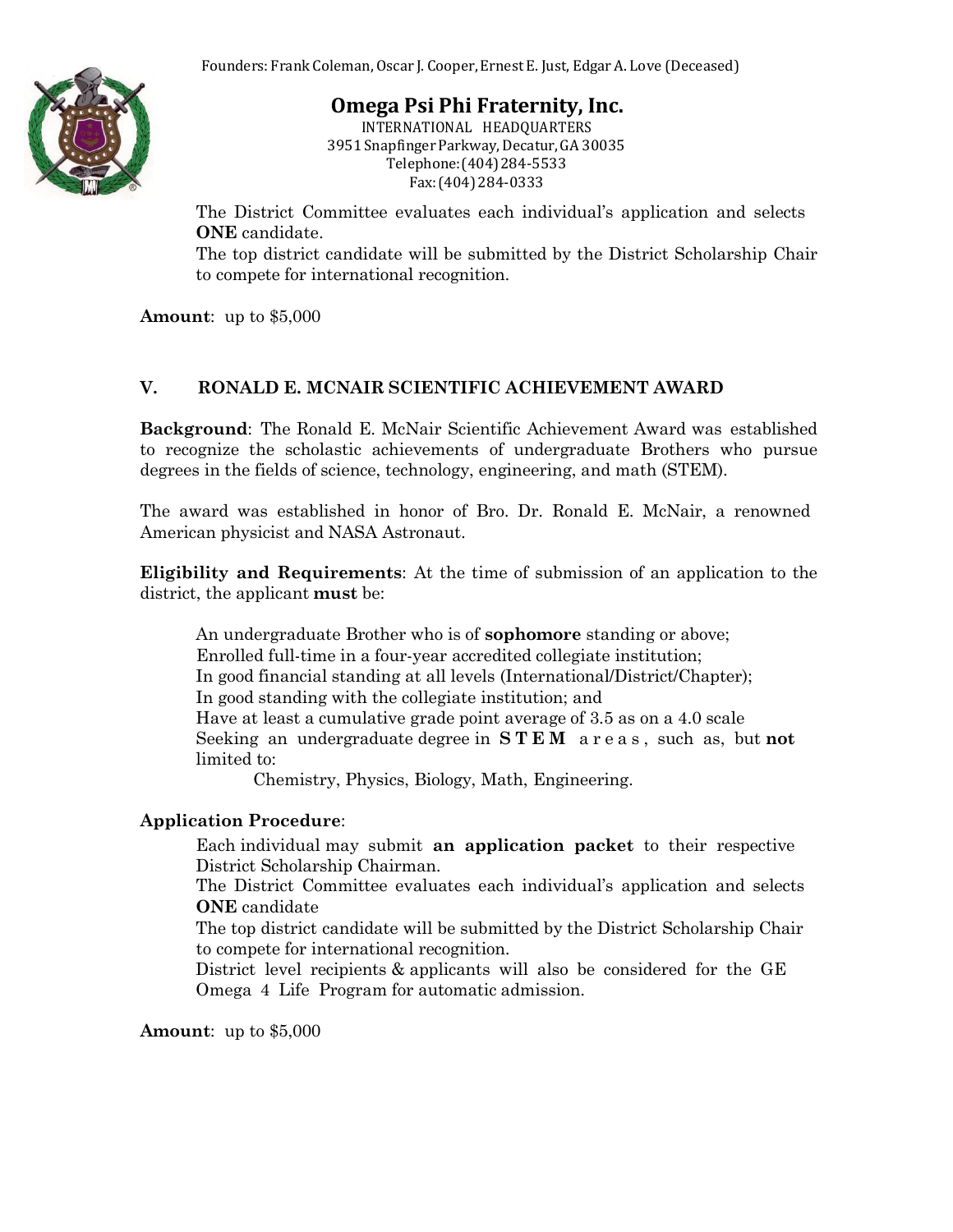

**Omega Psi Phi Fraternity, Inc.** INTERNATIONAL HEADQUARTERS 3951 Snapfinger Parkway,Decatur,GA 30035 Telephone:(404)284-5533 Fax:(404)284-0333

#### **VI. HERMAN S. DREER SCHOLARSHIP/LEADERSHIP AWARD**

**Background**: The Herman S. Dreer Scholarship/Leadership Award is designed to provide financial assistance to an undergraduate Brother who best exemplifies the cardinal principles of Manhood, Scholarship Perseverance, and Uplift.

The award is established in memory of Bro. Rev. Dr. Herman Samuel Dreer, renowned educator, minister, humanitarian, and author of the first *Omega Psi Phi Fraternity, Inc. History Book*. His daughters, Clarice Dreer Davis and Vivian Dreer, and Friends of the St. Louis Community established the award.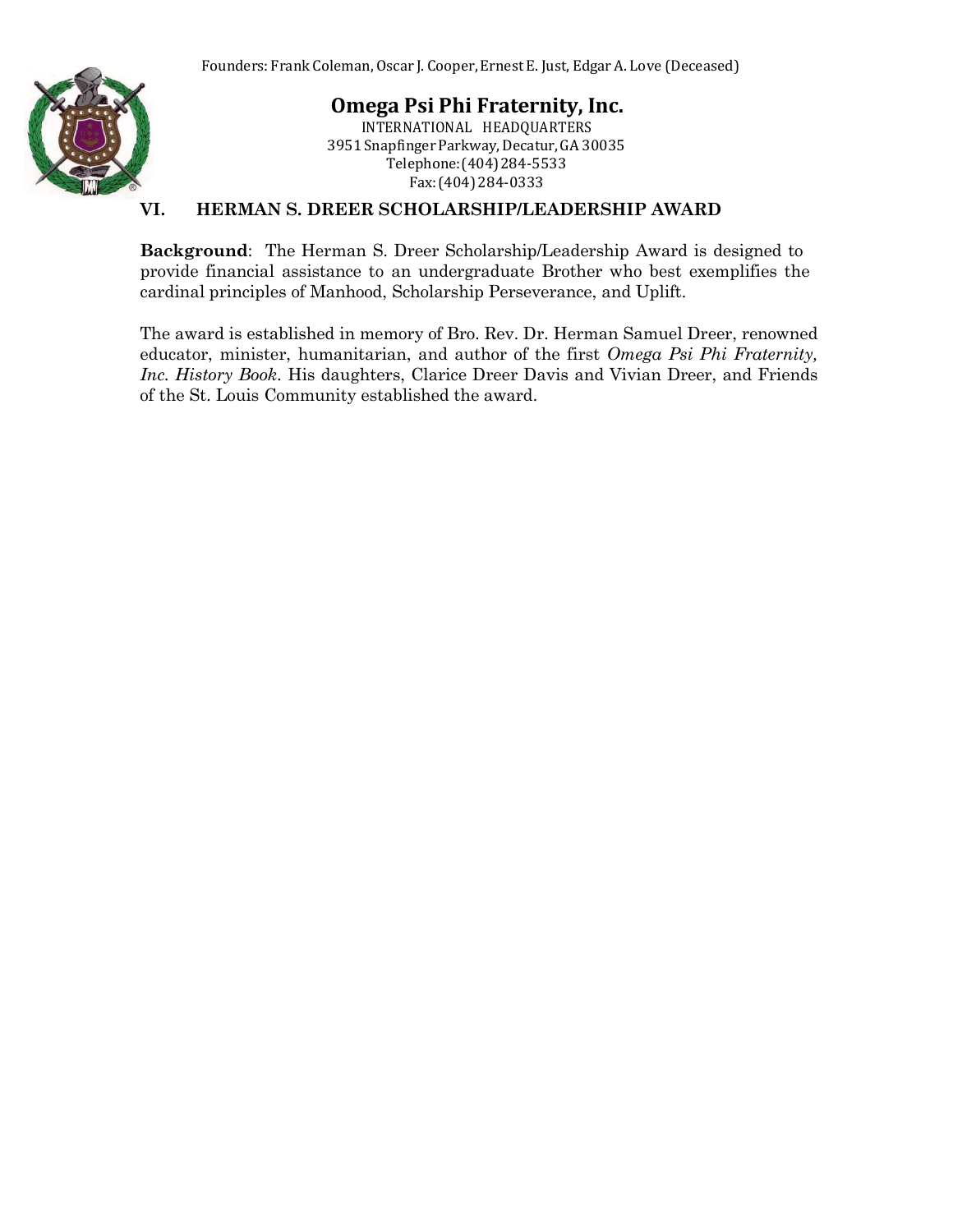

INTERNATIONAL HEADQUARTERS 3951 Snapfinger Parkway,Decatur,GA 30035 Telephone:(404)284-5533 Fax:(404)284-0333

#### **VI. HERMAN S. DREER SCHOLARSHIP/LEADERSHIP AWARD (Cont.)]**

**Eligibility and Requirements**: At the time of submission of an application to the district, the applicant **must**:

Be an undergraduate Brother who is of **sophomore** standing or above; Be enrolled full-time in a four-year accredited collegiate institution; Be in good financial standing at all levels (International/District/Chapter); Be in good standing with the collegiate institution; Have at least a cumulative grade point average of 3.0 on a 4.0 scale

**Submit a 500-word TYPED essay detailing leadership and humanitarian accomplishments.**

#### **Application Procedure**:

 Each individual must submit **an application packet** to their respective District Scholarship Chairman.

 The District Committee evaluates each individual's application and selects **ONE** candidate.

 The top district candidate will be submitted by the District Scholarship Chair to compete for international recognition.

**Amount**: up to \$5,000

#### **VII. GEORGE E. MEARES MEMORIAL SCHOLARSHIP**

**Background**: The George E. Meares Memorial Scholarship was established for the support of graduate study in social work, social sciences, and criminal justice.

The award was created in February, 1977 by Mrs. Minnie J. Meares Draughan in memory of her late husband, Bro. George E. Meares, who served as Grand Basileus of Omega Psi Phi Fraternity, Inc. from 1964-1967.

**Eligibility and Requirements**: At the time of submission of an application to the district the applicant **must** be:

Enrolled full-time in an accredited graduate or professional school In good standing with the graduate or professional school, with a minimum cum GPA of no less than 3.1

Seeking a graduate degree in one of the following areas:

- a. Social Work;
- b. Social Sciences; or
- c. Criminal Justice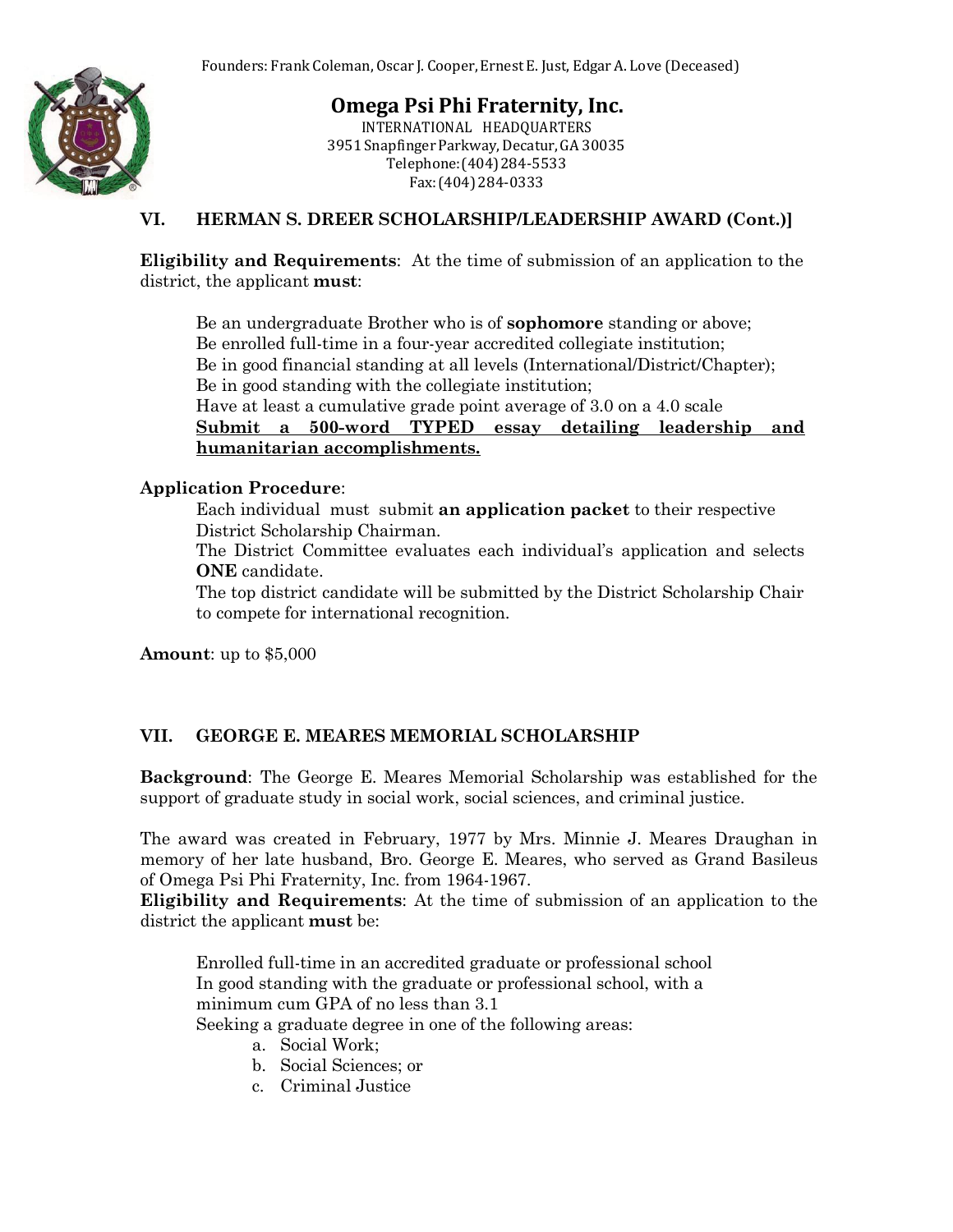

INTERNATIONAL HEADQUARTERS 3951 Snapfinger Parkway,Decatur,GA 30035 Telephone:(404)284-5533 Fax:(404)284-0333

#### **VII. GEORGE E. MEARES MEMORIAL SCHOLARSHIP (Cont.)**

#### **Application Procedure**:

 Each individual may submit **an application packet** to their respective District Scholarship Chairman.

 The District Committee evaluates each individual's application and selects **ONE** candidate.

 The top district candidate will be submitted by the District Scholarship Chair to compete for international recognition.

**Amount**: up to \$5,000

## **VIII. H. CARL MOULTRIE I LEGAL SCHOLAR AWARD**

**Background**: The H. Carl Moultrie I Legal Scholar Award was established in support of study in the field of Law for Brothers who have demonstrated academic excellence throughout their professional legal education years, while actively supporting the Cardinal Principles of the Fraternity.

The award is established in memory of the Honorable Brother H. Carl Moultrie, I., the first National Executive Secretary of the Fraternity and former Chief Justice of the Superior Court of the District of Columbia.

**Eligibility and Requirements**: At the time of submission of an application to the district, the applicant **must** be:

 A Graduate Brother enrolled full-time in an accredited school of law seeking a Juris Doctor or equivalent degree.

In good academic standing with the institution;

In good financial standing at all levels (International/District/Chapter);

Have demonstrated service to the Fraternity during the year of application.

#### **Application Procedure**:

 Each individual may submit **an application packet** to their respective District Scholarship Chairman.

 The District Committee evaluates each individual's application and selects **ONE** candidate.

 The top district candidate will be submitted by the District Scholarship Chair to compete for international recognition.

**Amount**: up to \$5,000.00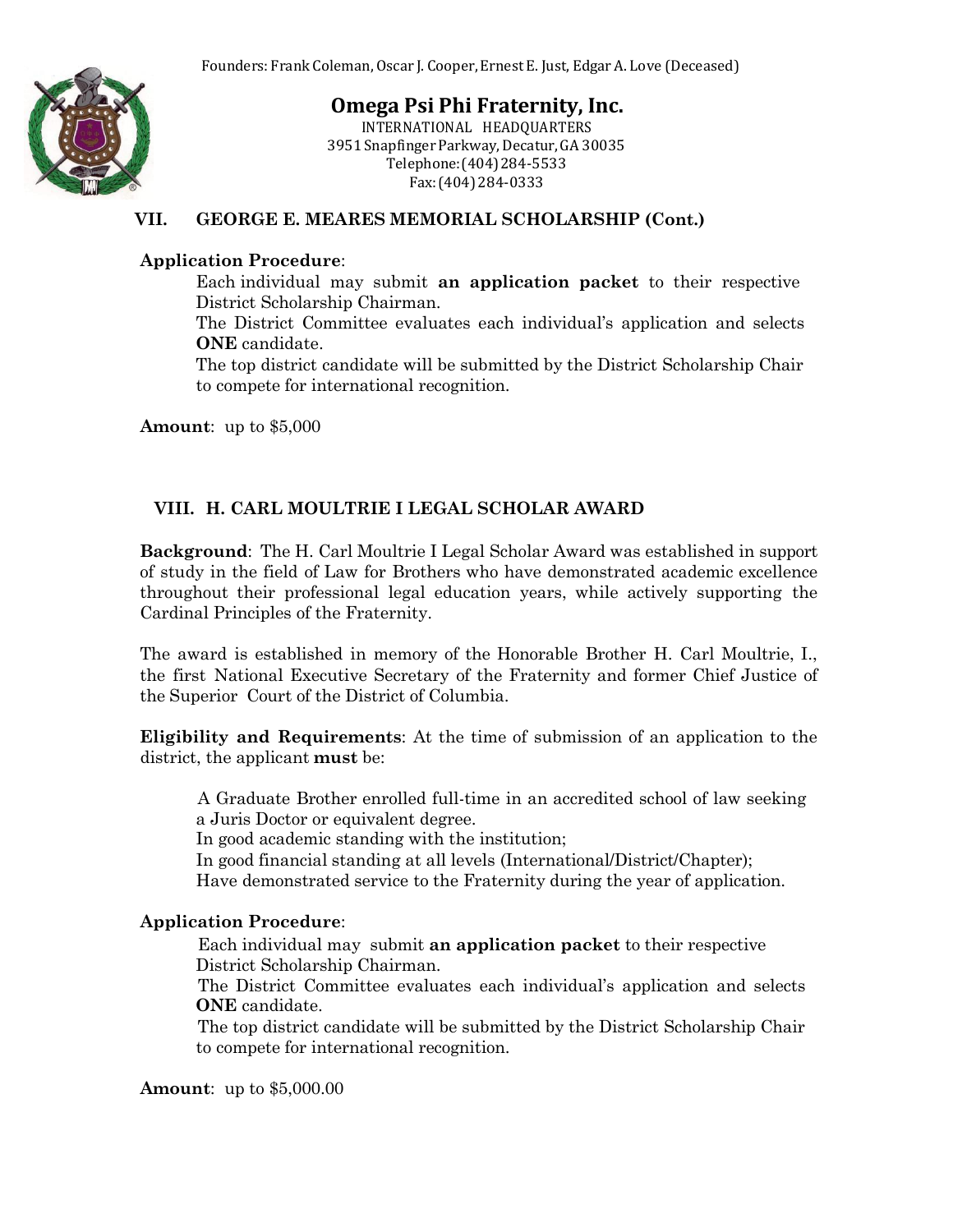

**Omega Psi Phi Fraternity, Inc.** INTERNATIONAL HEADQUARTERS 3951 Snapfinger Parkway,Decatur,GA 30035 Telephone:(404)284-5533 Fax:(404)284-0333

#### **IX. Dr. W. MONTAGUE COBB MEDICAL SCHOLAR AWARD**

**Background**: The Dr. W. Montague Cobb Award was established in support of study in the field of Medicine for Brothers who have demonstrated academic excellence throughout their professional medical education years, while actively supporting the Cardinal Principles of the Fraternity.

The award is established in Memory of Brother Dr. W. Montague Cobb, Howard University's first Distinguished University Professor, who taught in the School of Medicine for 41 years and was also the fraternity's first National Scholarship Chairman.

**Eligibility and Requirements**: At the time of submission of an application to the district, the applicant **must** be:

 A Graduate Brother enrolled full-time in an accredited school of medicine or dentistry, seeking a Doctoral degree. (**not residency**),

In good academic standing with the institution;

In good financial standing at all levels (International/District/Chapter); Have demonstrated service to the Fraternity during the year of application.

#### **Application Procedure**:

 Each individual must submit **an application packet** to their respective District Scholarship Chairman.

 The District Committee evaluates each individual's application and selects **ONE** candidate.

 The top district candidate will be submitted by the District Scholarship Chair to compete for international recognition.

**Amount**: up to \$5,000.00

#### **X. UNDERGRADUATE AND GRADUATE SCHOLARSHIP GRANTS**

**Background**: The Undergraduate and Graduate Scholarship Grants were created to support any Brother seeking an undergraduate, graduate or professional degree. Two Scholarship Grants will be awarded annually, one to an undergraduate Brother and one to a graduate or professional (school) Brother.

**Eligibility and Requirements**: At the time of submission of an application to the district, the applicant **must** be: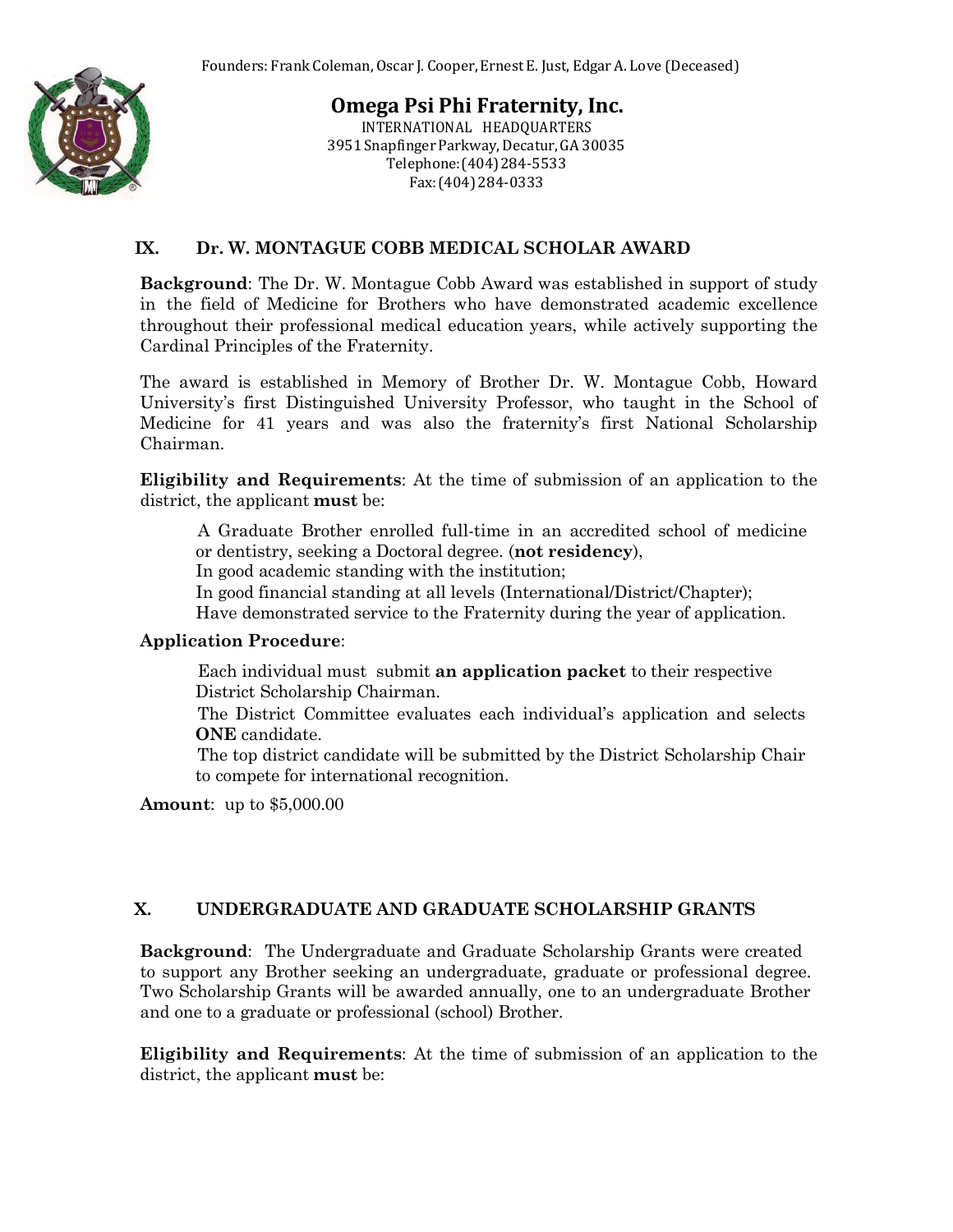

INTERNATIONAL HEADQUARTERS 3951 Snapfinger Parkway,Decatur,GA 30035 Telephone:(404)284-5533 Fax:(404)284-0333

**X. UNDERGRADUATE AND GRADUATE SCHOLARSHIP GRANTS (Cont.)**

 An undergraduate Brother who is of **sophomore** standing or above; or a Brother who is of **graduate or professional school** standing;

 Be enrolled full-time as an undergraduate or graduate in a four-year accredited collegiate institution or in an accredited graduate or professional school;

In good financial standing at all levels (International/District/Chapter);

In good standing with the collegiate institution;

Have at least a cumulative grade point average of 3.0 as defined on a 4.0 scale

**Amount**: Two grants in the amount of up to \$3,000 each will be given each year – one to an undergraduate Brother and one a graduate Brother.

#### **XI. DR. BENJAMIN E. MAYS DIVINITY SCHOLARSHIP**

**Background**: The Dr. Benjamin E. Mays Divinity Scholarship was established for the support of graduate study in religious studies, or divinity.

The award was created in September, 2017 by the CDRSC and approved by the Supreme Council in memory of the late Professor, Dean of Howard University School of Divinity, and later President of Morehouse College.

Eligibility and Requirements: At the time of submission of an application to the district the applicant **must** be:

Enrolled full-time in an accredited graduate school for divinity; In good standing with the graduate or professional school, with a minimum cum GPA of 3.0; Demonstrated leadership in ministry. Seeking a graduate degree in divinity or religious studies. Have demonstrated service to the Fraternity during the year of application. In good financial standing at all levels (International/District/Chapter).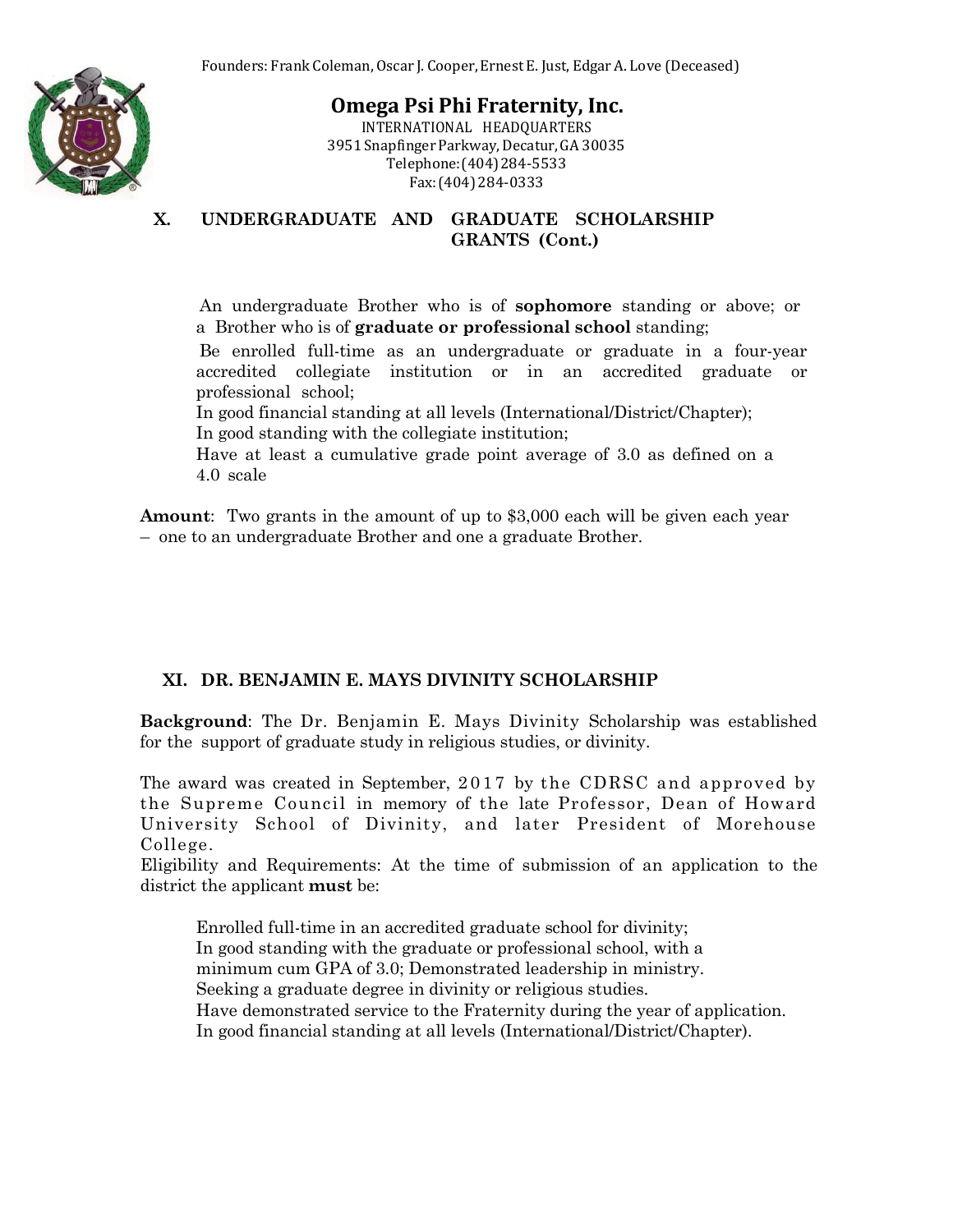

INTERNATIONAL HEADQUARTERS 3951 Snapfinger Parkway,Decatur,GA 30035 Telephone:(404)284-5533 Fax:(404)284-0333

### **XI. DR. BENJAMIN E. MAYS SCHOLARSHIP (Cont.)**

#### **Application Procedure**:

 Each individual must submit **an application packet** to their respective District Scholarship Chairman.

 The District Committee evaluates each individual's application and selects **ONE** candidate.

 The top district candidate will be submitted by the District Scholarship Chair to compete for international recognition.

**Amount**: up to \$5,000

## **XII. WILLIAM H. HASTIE CREATIVE & RESEARCH FELLOWSHIP**

**Background:** The Creative and Research Fellowship was established in honor of the Hon. William Hastie and his legacy as a student, an educator, a politician and a jurist. It recognizes scholars, performers, & creative artists who require assistance in completing work, publication or study in progress.

Eligibility and Requirement: At the time of submission of an application to the District, the applicant must be:

- An undergraduate Brother who is of senior standing, or a graduate Brother who is of graduate or professional school standing or a Brother actively engaged in transformative research in their respective careers;

- Enrolled full-time in a four-year accredited collegiate institution or an accredited graduate or professional school;

- In good standing with the collegiate institution or graduate school or professional school;

- In good financial standing at all levels of the fraternity (International/District/Chapter);

- Able to produce evidence of work in progress and a synopsis explaining the active work or research being undertaken;

- Seeking assistance with said projects in any discipline:

#### **Application Procedure**:

- Each applicant must submit an application packet to their respective District Scholarship Chairman;

- The District Committee evaluates each individual's application and selects **ONE** candidate;

- The top district candidate will be submitted by the District Scholarship Chairman to compete for international recognition.

Amount: up to \$5,000

Fraternity, Inc. Charles R. Drew MemorialScholarship Commission Page 10 of 11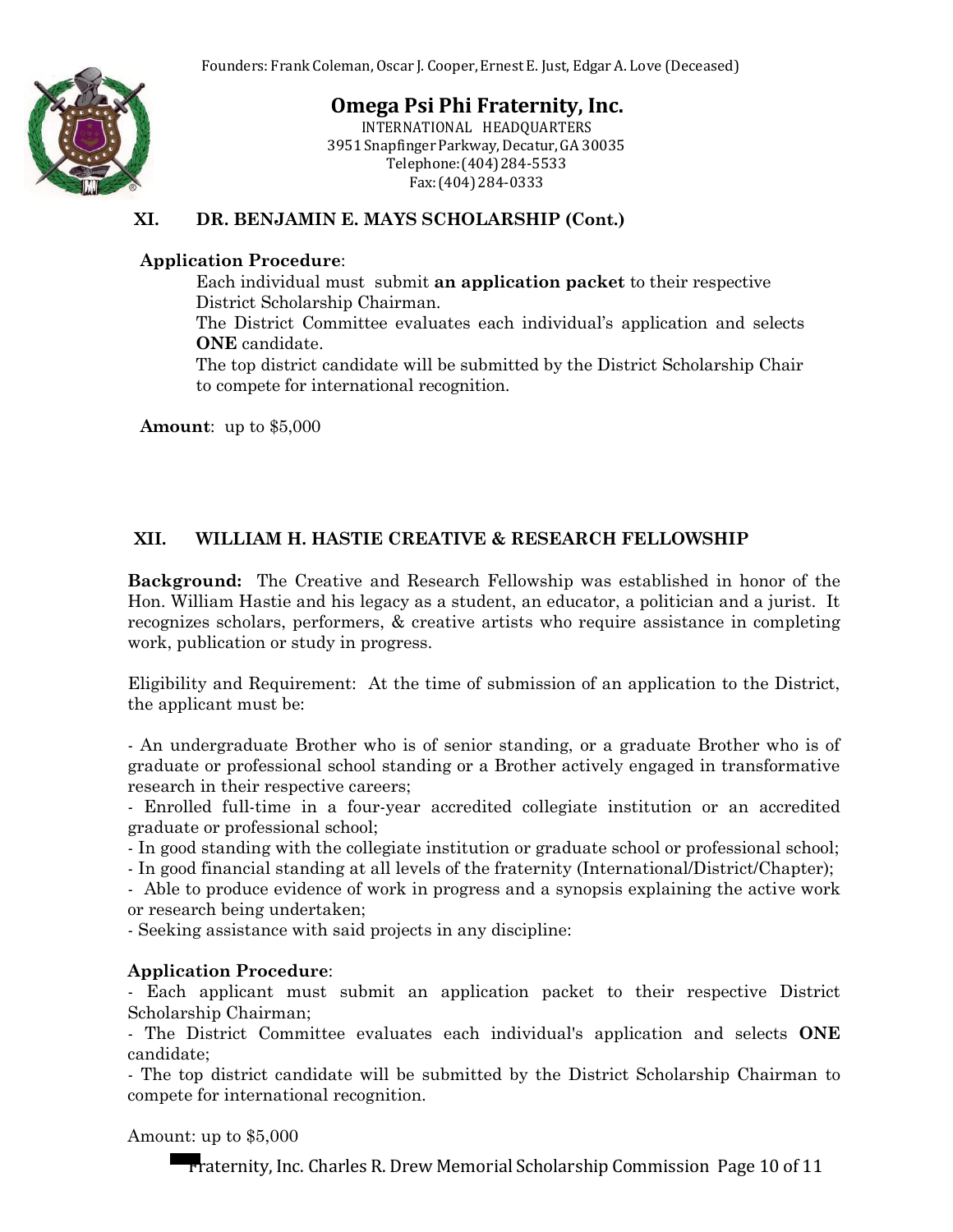

**Omega Psi Phi Fraternity, Inc.** INTERNATIONAL HEADQUARTERS 3951 Snapfinger Parkway,Decatur,GA 30035 Telephone:(404)284-5533 Fax:(404)284-0333

#### **XIII. DR. MOSES C. NORMAN, SR. EDUCATION SCHOLARSHIP**

**Background**: The Dr. Moses C. Norman, Sr. Education Scholarship was established for the support of men of color pursing college degrees in the field(s) of education. This includes undergraduate & graduate study.

The award was created in September, 2017 by the CDRSC and approved by the Supreme Council in memory of the late, K-12 Administrator, College Professor & Department Chair, Dean of the College of Education at Clark Atlanta University. He also served as the only 3 -term elected Grand Basileus. Eligibility and Requirements: At the time of submission of an application to the district the applicant **must** be either:

An undergraduate Brother who is of a t least junior standing or above; or a Brother who is of **graduate school** standing;

 Be enrolled full-time as an undergraduate or graduate in a four-year accredited collegiate institution or in an accredited graduate school; In good financial standing at all levels (International/District/Chapter);

In good standing with the collegiate institution;

Have demonstrated service to the Fraternity during the year of application.

An Undergraduate Brother must have at least a cumulative grade point average of 3.3 as defined on a 4.0 scale. A Graduate Brother must have at least a cumulative GPA average of 3.4 as defined on a 4.0 scale.

**Amount**: Two grants in the amount of up to \$5,000 each will be given each year – one to an undergraduate Brother and one a graduate Brother.

#### **XIV. BURNEL E. COULON K-12 TEACHER EDUCATOR AWARD**

The Brotherhood of the Omega Psi Phi Fraternity, Inc., shall be forever in debt to the service, contributions and leadership of the 31st Grand Basileus, Bro. Burnel E. Coulon. His mentorship over the decades to young Omega men cannot be overstated. It is the desire of many brothers from the 10th District to create and endow a scholarship in the name of Bro. Coulon for striving undergraduate brothers. This is being formed to give international recognition to future K-12 Education teacher-leaders of our community and society that also strive to serve the Fraternity

**Amount**: Along with being recognized as the BURNEL E. COULON K-12 SCHOLARSHIP AWARDEE of the Year, he will be awarded up to \$5,000.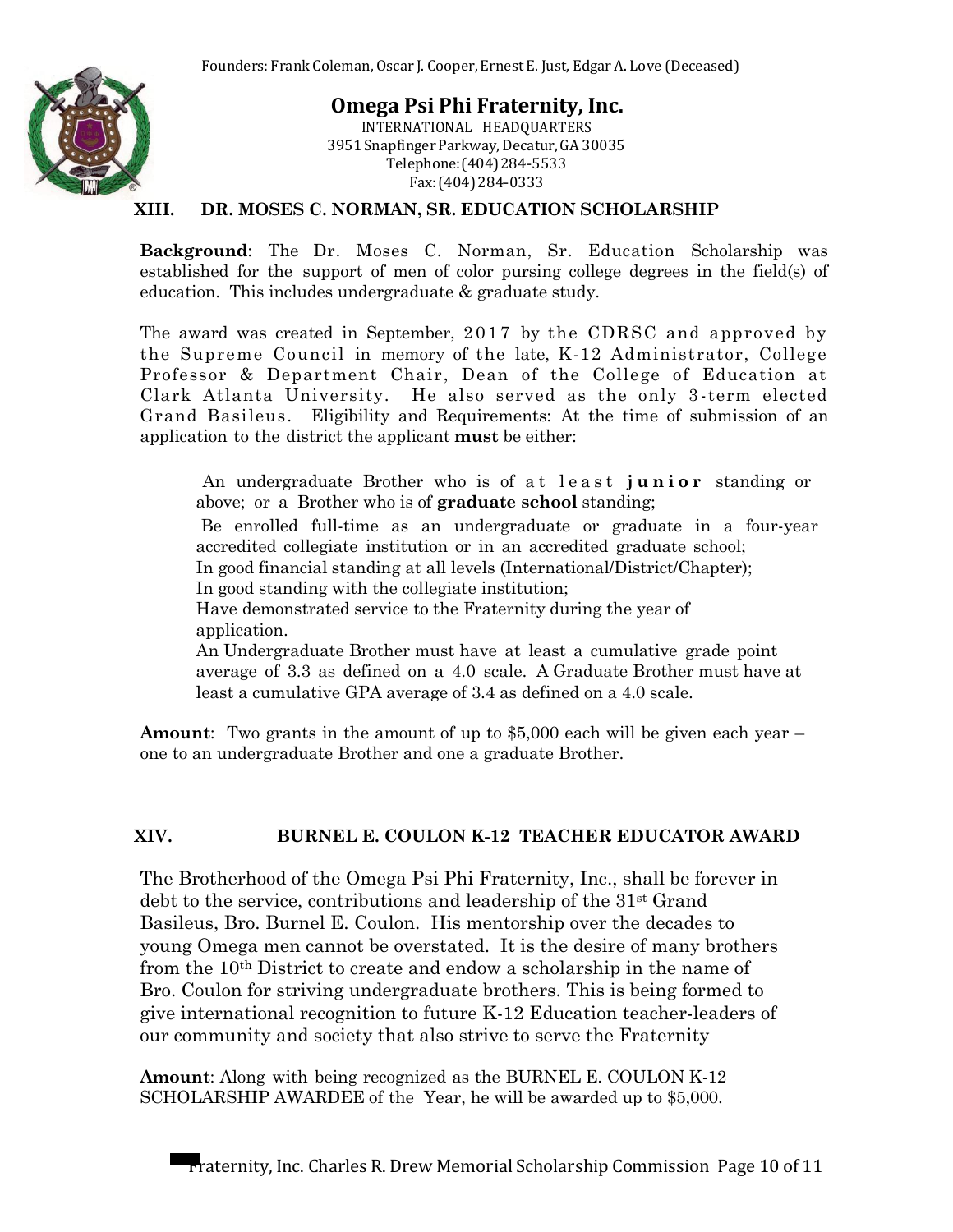

INTERNATIONAL HEADQUARTERS 3951 Snapfinger Parkway,Decatur,GA 30035 Telephone:(404)284-5533 Fax:(404)284-0333

**Eligibility and Requirements**: At the time of submission of an application to the district, the applicant **must** be:

An undergraduate Brother who is of at least **sophomore** standing or above. Enrolled full-time in a four-year accredited collegiate institution, pursuing a bachelor's degree in K-12 Education (either elementary, secondary, or special);

In good financial standing at all levels (International/District/Chapter); In good standing with the collegiate institution;

Involved with service and leadership of the chapter and if possible other levels (District and International). Service to youth mentorship, peer mentorship and campus activity is expected. Three letters of reference will be required, with one from a fraternity leader, one from a faculty member, and one from an outside source aware of the Brother's contributions and service. Have at least a cumulative grade point average of 2.85 on a 4.0 scale.

#### **Application Procedure**:

*.*

 Each individual may submit **an application packet** to their respective District Scholarship Chairman. The District Scholarship Committee evaluates each individual's application and selects **ONE** District Awardee. The District winner's information will be submitted by the District Chair to compete for the International Award.

#### **XV. DENNIS R. GATES II, STUDENT/ATHLETE SCHOLARSHIP**

**Background**: The Dennis R. Gates, II Student Athlete was established for the support of study for Omega men that also are college student athletes.

The award was created in  $October, 2021$  by Bro. Dennis Gates II, a native of Chicago, educated at Cal-Berkeley while playing on the basketball team, & later earning a graduate degree at Florida State University. He was initiated at Chi Omega Chapter, while working as an assistant men's basketball coach, served as the undergraduate chapter advisor to Chi Theta Chapter (FSU). He was named Head Coach at Cleveland State University. He was honored as Conference Coach of the Year in his first two years, while his team won the regular season championship, the conference championship, and led them to March Madness of March 2021.

Fraternity, Inc. Charles R. Drew MemorialScholarship Commission Page 10 of 11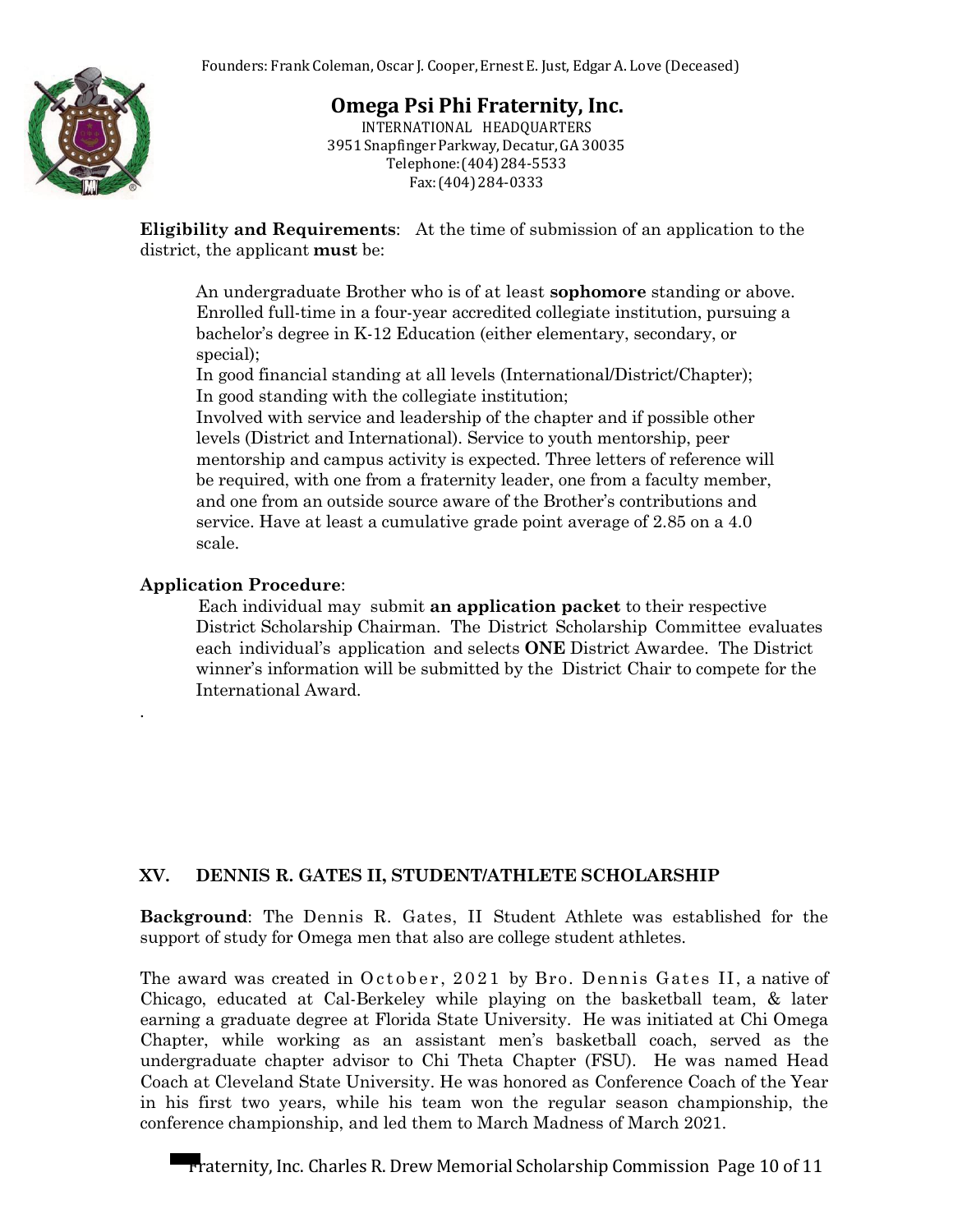

INTERNATIONAL HEADQUARTERS 3951 Snapfinger Parkway,Decatur,GA 30035 Telephone:(404)284-5533 Fax:(404)284-0333

**Eligibility and Requirements**: At the time of submission of an application to the district scholarship chairman, the applicant **must** be:

Enrolled full-time in an accredited college or university. The Financial Brother must be a sophomore, junior, senior, or 5th year student athlete (may be enrolled in graduate/professional school).

The Brother must be in good standing with the school, with a minimum cum GPA of no less than 3.1

The Brother must be a member of the institution's varsity sport team the academic year of the application.

#### **Application Procedure**:

 Each individual must submit **an application packet** to their respective District Scholarship Chairman.

 The District Committee evaluates each individual's application **And selects ONE** candidate.

 The top district candidate will be submitted by the District Scholarship Chair to compete for international recognition.

**Amount**: up to \$2500.00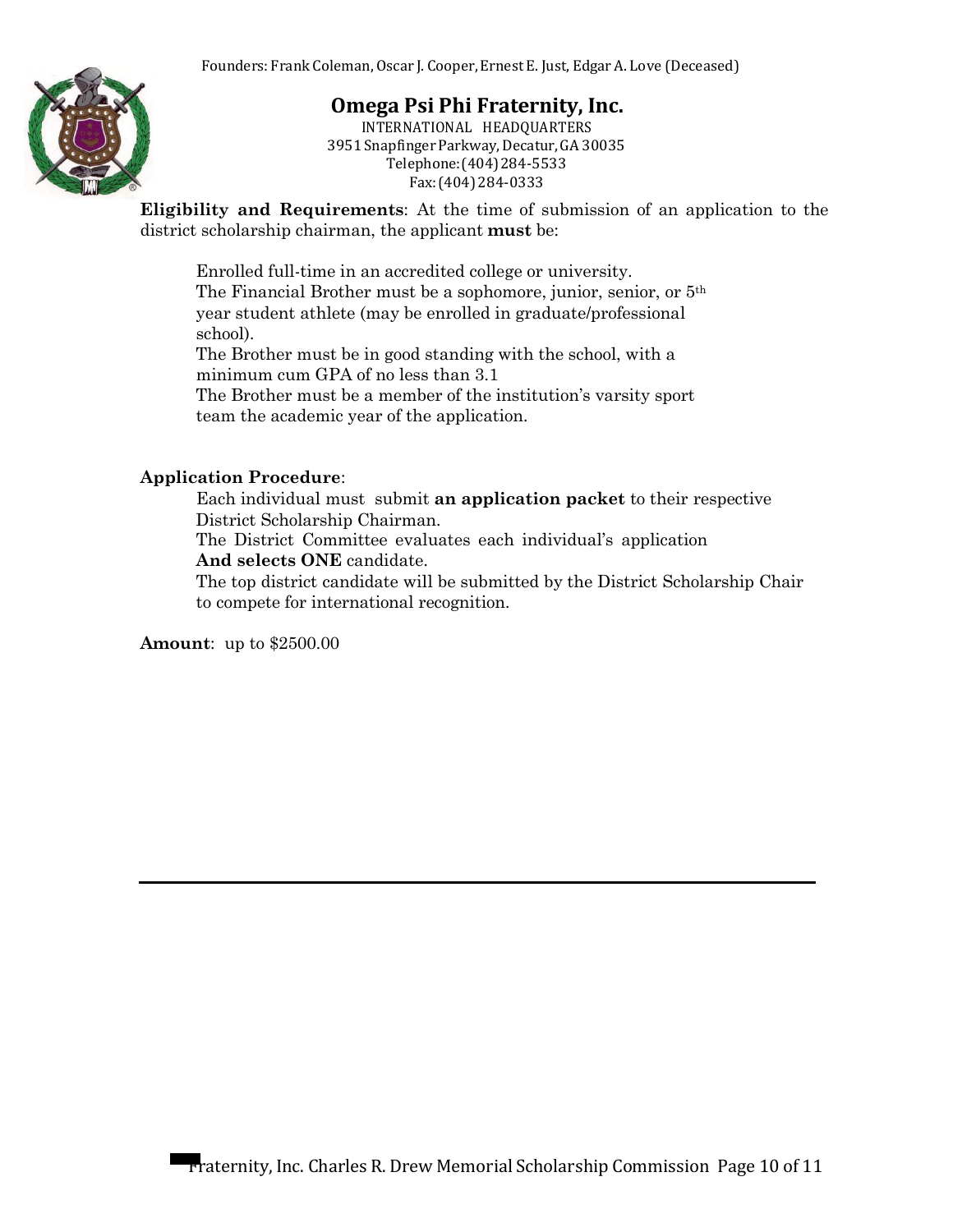

**Omega Psi Phi Fraternity, Inc.** INTERNATIONAL HEADQUARTERS

3951 Snapfinger Parkway,Decatur,GA 30035 Telephone:(404)284-5533 Fax:(404)284-0333

## **Application and Deadlines:**

The official Charles R. Drew Memorial Scholarship Commission's scholarship guidelines, application, all published district and international deadlines and important contact info are all located on the IHQ website at



[www.oppf.org/scholarship](http://www.oppf.org/scholarship)